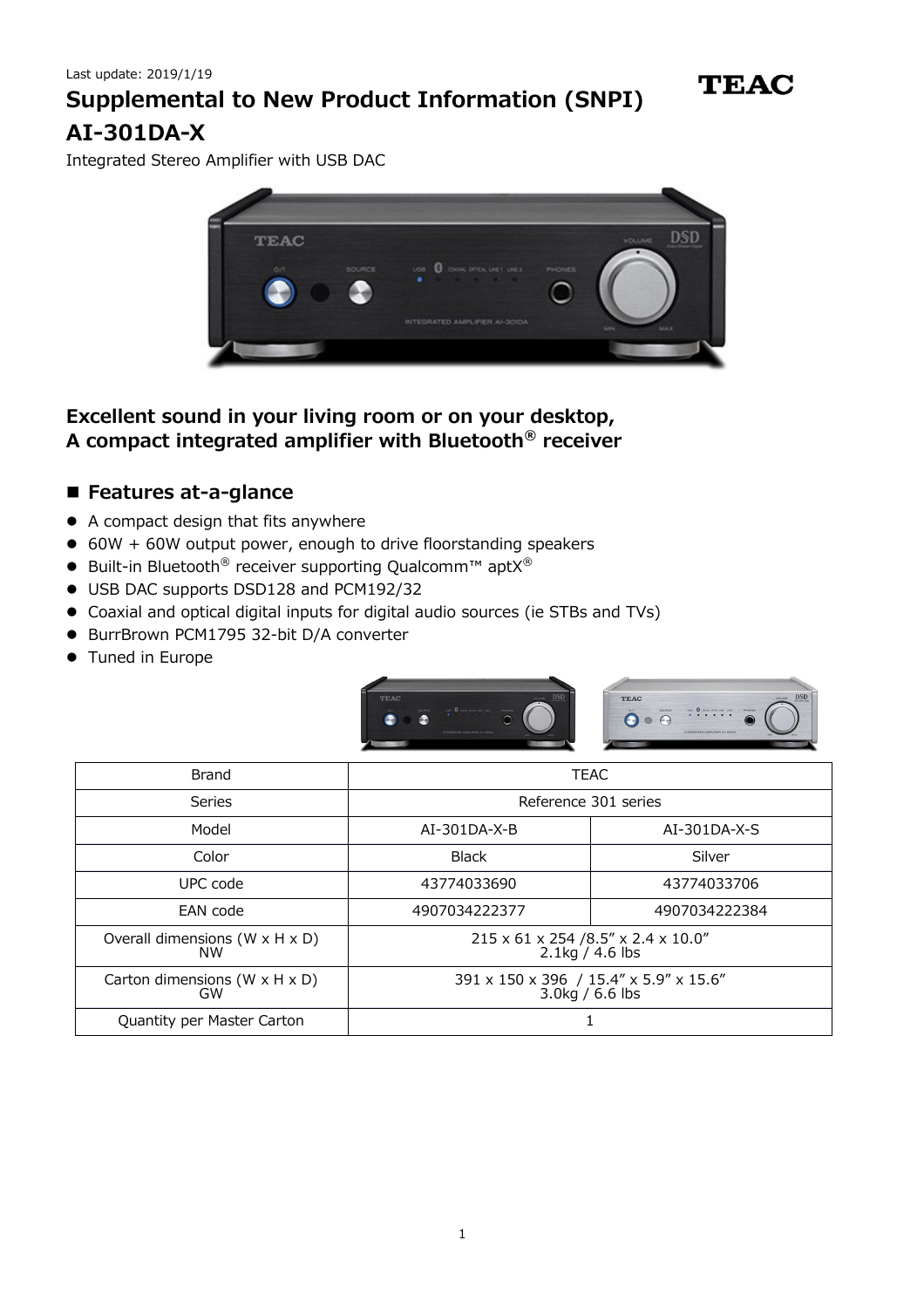## **Product overview**

The AI-301DA-X is a successor to the AI-301DA, offering a newly refined audio performance tuned in Europe.

**TEAC** 

In order to update the sound quality to meet today's requirement for Hi-Res sound, our engineers have carried out an exhaustive development programme, using selected parts ranges exclusively specified for hi-fi applications.

Supporting DSD128 and PCM192/32 input from PC/Mac, an improved analogue audio circuit delivers excellent sound quality, while a built-in Bluetooth<sup>®</sup> receiver supports the Qualcomm<sup>™</sup> aptX<sup>®</sup> codec, allowing you to enjoy high quality wireless audio streaming from a PC or tablet.

In addition, the AI-310DA-X's subwoofer pre-out and auto-power on/off functions allow you to create a compact 2.1ch home theater system which can be set to automatically power up when your TV set is turned on.

## **Rich and engaging sound quality, refined in Europe**

#### **Tuned in Europe**

The previous AI-301DA sounded excellent but our engineers have gone even further with AI-301DA-X, listening, tuning and refining the audio quality over an extended period of time, the final tuning being carried out in Europe. The results of those efforts can be heard in the rich, musical character and considerable dynamic ability of this latest version.

#### **High performance power amplifier from ICEpower**

The beating heart of the AI-301DA-X is a high performance, energy efficient power amplifier module from ICEpower of Denmark. Thanks to its intelligent energy management technology, the AI-301DA-X can deliver as much as  $60W + 60W$  of output power.

#### **Robust aluminum body and small footprint**

A sleek and compact body with a small footprint (215mm width, 254mm depth and 61mm height) allows you to place the AI-301DA-X in very small spaces, such as in a tiny gap in a TV stand or on a desktop. A beautifully machined aluminum volume knob and panels give it an innate feeling of elegance, while full-metal body construction achieves excellent vibration suppression, to minimise any adverse effects on sound quality.

#### **Built-in Bluetooth® receiver for wireless streaming**

The AI-301DA-X features a built-in Bluetooth<sup>®</sup> receiver module supporting the Qualcomm<sup>™</sup> aptX<sup>®</sup> codec for high quality wireless audio streaming. Qualcomm™ apt $X^{\circledast}$  achieves low-latency and excellent error recovery, resulting in superb sound, qualities which have made this codec an industrystandard for wireless streaming. And, for the benefit of those streaming from an iPhone/iPad, the high-performance AAC codec is also supported.

#### **Automatically powers up on detecting a digital signal**

The AI-301DA-X automatically turns on when an incoming digital audio signal is detected, and automatically turns off when the signal is switched off. This allows you to, for instance, switch on the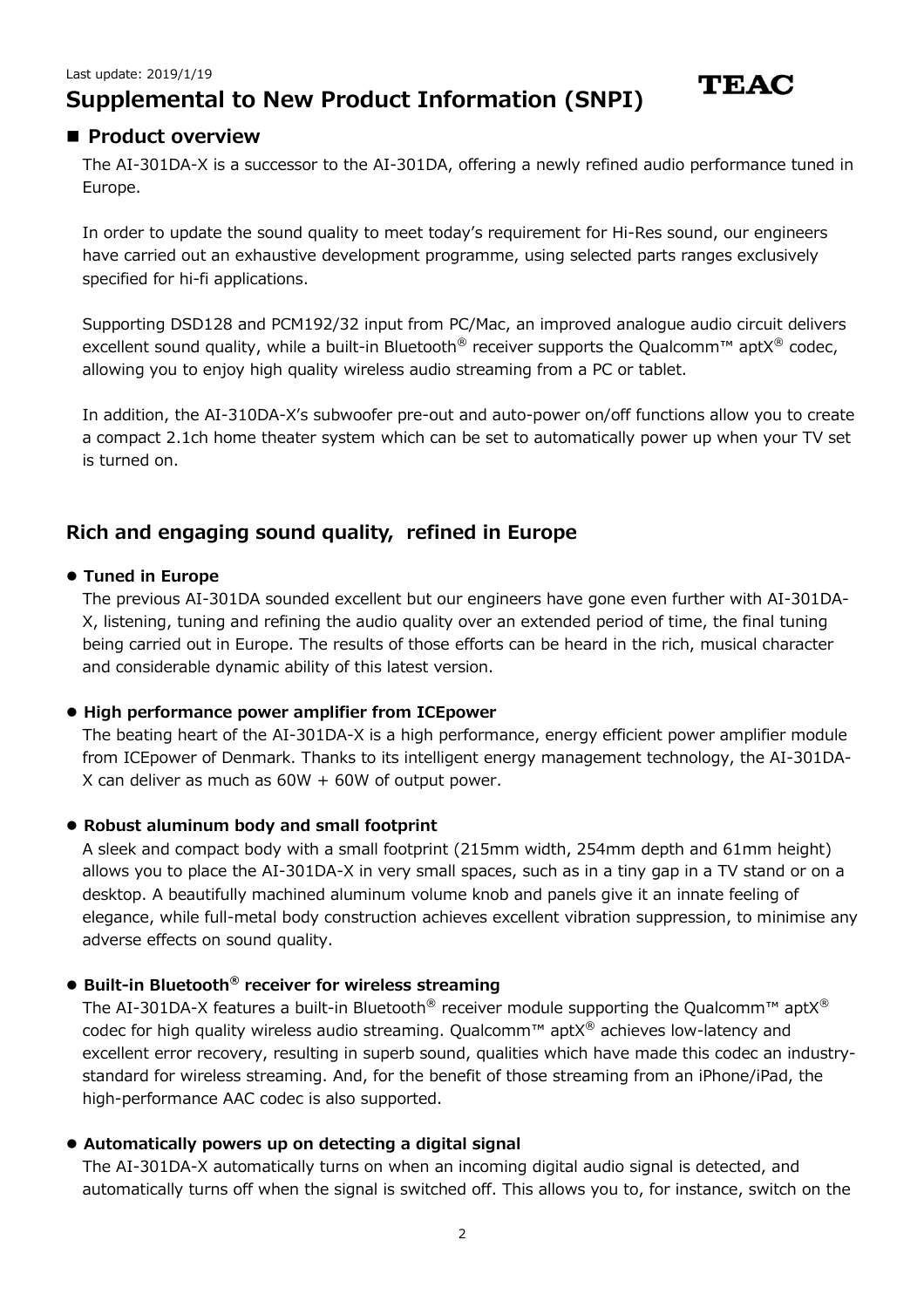#### Last update: 2019/1/19

## **Supplemental to New Product Information (SNPI)**

AI-301DA-X merely by powering up your TV set, ensuring you can enjoy enhanced TV audio with the minimum of fuss.

### **32-bit BurrBrown PCM1795 D/A converter**

In order to process the huge amounts of digital audio data present in DSD128 and PCM 192kHz/32 content, a high-performance BurrBrown PCM 1795 D/A converter is employed. Its 32-bit processing conveys fine detail and a depth of sound from Hi-Res files that's far beyond what you can hear from standard audio CD.

### **Supports DSD128 native playback**

The AI-301DA-X is equipped with a USB port supporting DSD Native playback. This directly converts DSD signal into an analogue waveform in ASIO2.1 and DoP formats, without changing the PCM format. In addition, asynchronous transfer mode is also supported for accurate data transfer by referencing the more accurate on-board clock of the AI-301DA-X. Furthermore, a free TEAC HR Audio Player allows users to play back, Hi-Res files such as DSD128 and PCM192/32 from Windows/Mac without the need for complicated configuration.

## **High quality 100mW + 100mW headphone output stage**

The AI-301DA-X integrates TEAC's CCLC (Coupling Capacitor-less Circuit) into its onboard headphone amplifier, an innovation that that delivers rich bass sound and quick transient response, by eliminating capacitors in the output stage, while delivering  $100mW + 100mW$  of output power (32ohm load).

## **Conventional coaxial and optical digital inputs**

In addition to a USB audio input, conventional S/PDIF inputs are also provided, the coaxial digital input supporting signals up to 192kHz/24-bit while the optical supports up to 96kHz/24-bit.

### **Subwoofer pre-out for 2.1 system**

A subwoofer pre-out on the AI-301DA-X allows you to connect a powered subwoofer for extra bass sound in a 2.1ch system, especially useful for TV sound enhancement.

## **■ Key Features**

- Small footprint (215x254x61mm) for easy desktop placement
- Energy-efficient power amplifier from ICEpower of Denmark
- $\bullet$  60W + 60W max output power
- Supports DSD128 and DSD64 native playback (on USB input)
- Supports PCM192kHz/24-bit playback
- Asynchronous transfer mode
- BurrBrown PCM1795 32-bit D/A Converter
- $\bullet$  Built-in Bluetooth<sup>®</sup> receiver supports the Qualcomm<sup>™</sup> aptX<sup>®</sup> codec
- CCLC headphone amplifier circuit
- Full-metal body
- USB Audio input





# TEAC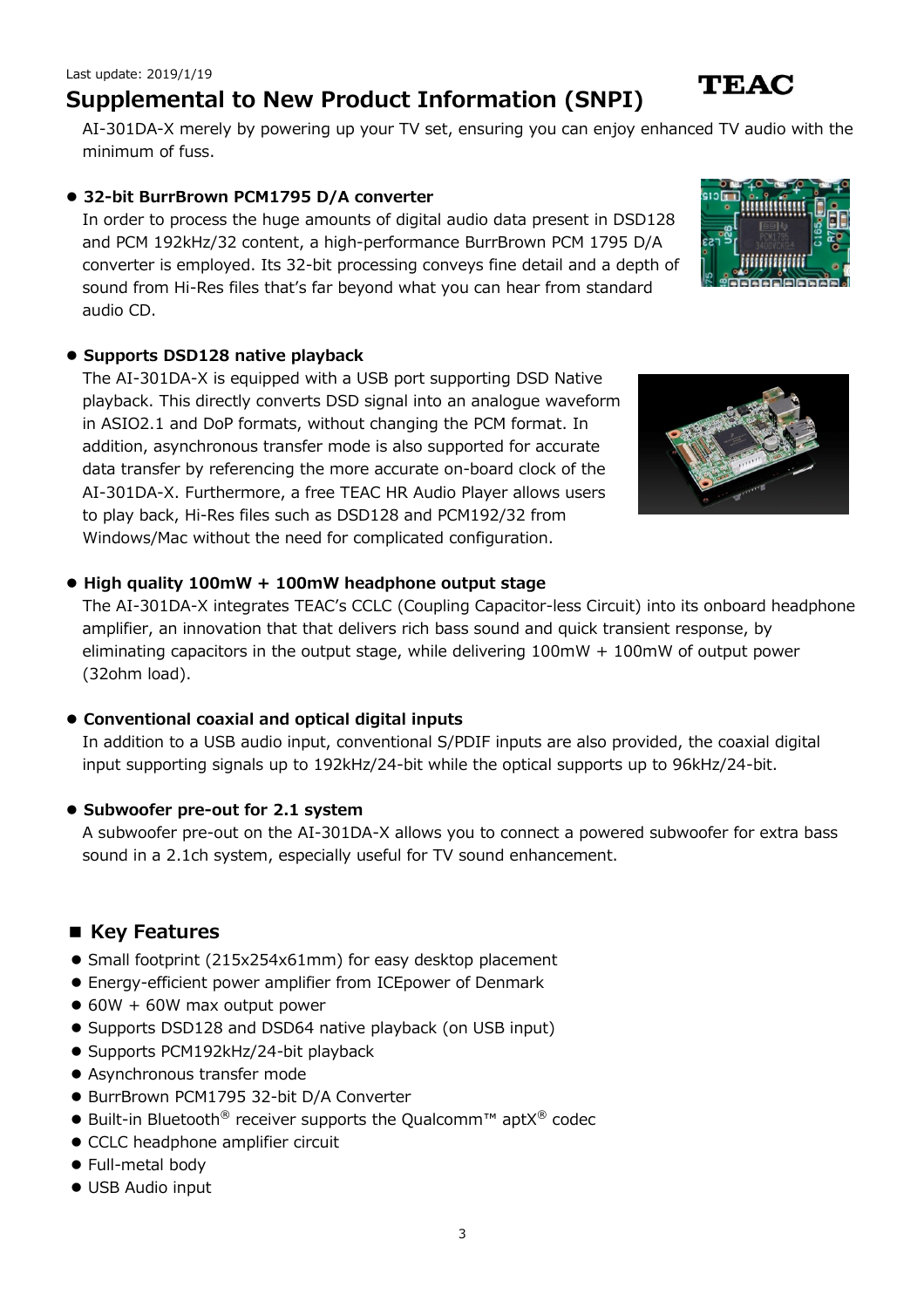- Coaxial digital audio input
- Optical digital audio input
- RCA analogue audio inputs x2
- **S** Screw-type speaker terminals (AWG8-grade, also compatible with Banana plugs)

**TEAC** 

- Headphone output (1/4in Stereo phono jack)
- Subwoofer Pre-out (RCA output)
- Motor-driven volume control with machined aluminum knob
- Detachable power cable
- Remote control included
- Auto-power on (when the amp detects an incoming digital audio signal)
- Auto-power saving
- RoHS compliant

### ■ Specifications

## **Supported formats** USB Audio input DSD DSD128 (5.6MHz), DSD64 (2.8MHz) PCM 16, 24, 32-bit, 32k, 44.1k, 48k, 88.2k, 96k, 176.4k, 192kHz Coaxial digital input PCM 16, 24-bit, 32k, 44.1k, 48k, 88.2k, 96k, 176.4k, 192kHz Optical digital input PCM 16, 24-bit, 32k, 44.1k, 48k, 88.2k, 96kHz **DAC section** D/A Converter BurrBrown PCM1795 **Bluetooth® section** Bluetooth<sup>®</sup> Version V2.1 +EDR Output Class 2 Supported codec Qualcomm® aptX™, AAC, SBC Supported profile A2DP, AVRCP

#### **Audio Inputs/Outputs**

USB Audio input

| Connector            | USB B-type $\times$ 1               |
|----------------------|-------------------------------------|
| USB version          | USB2.0                              |
| Transfer mode        | Asynchronous transfer mode          |
| Recommended software | TEAC HR Audio Player (Mac, Windows) |
|                      |                                     |

| Coaxial digital audio input |             |  |
|-----------------------------|-------------|--|
| Connector                   | RCA Pin x 1 |  |
| Impedance                   | 75 ohms     |  |
| Input level                 | $0.5Vp-p$   |  |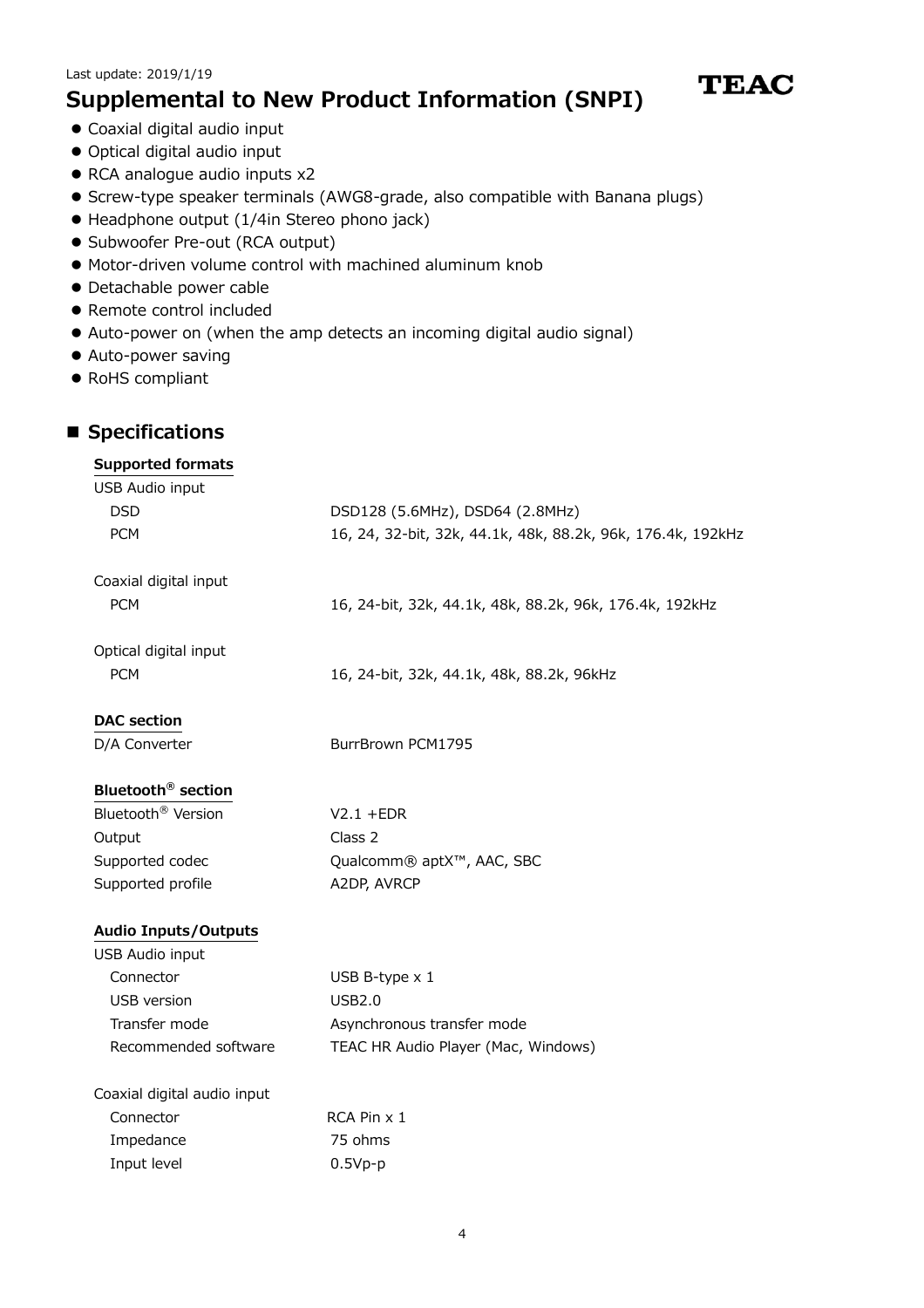| Analog input                            |                                                    |
|-----------------------------------------|----------------------------------------------------|
| Connector                               | RCA Pin x 1 pair                                   |
| Subwoofer Pre-out                       |                                                    |
| Connector                               | RCA Pin x 1                                        |
| Speaker output                          |                                                    |
| Max output power                        | 60W + 60W (4 ohms, 20Hz to 20kHz, JEITA)           |
|                                         | 30W + 30W (8 ohms, 20Hz to 20kHz, JEITA)           |
| Rated output power                      | 43W + 43W (4 ohms, 20Hz to 20kHz, THD 0.1%, JEITA) |
|                                         | 22W + 22W (8 ohms, 20Hz to 20kHz, THD 01%, JEITA)  |
| Supported speaker impedance 4 to 8 ohms |                                                    |
| Headphone output                        |                                                    |
| Connector                               | 1/4" (6.3mm) Stereo headphone jack x 1             |
| Max output power                        | 100mW + 100mW (32 ohms loaded, THD 0.1%)           |
| Total harmonic distortion               | 0.005%                                             |
| Audio performance                       |                                                    |
| Frequency response                      | 2Hz to 100kHz (-5dB)                               |
| Signal-to-Noise ratio (LINE in)         | 95dB (IHF-A/LPF 20kHz, 1kHz 2V input)              |
| Total harmonic distortion               | 0.01% (1kHz, 8 ohms, 1W)                           |

**TEAC** 

#### **Supported OS**

**Windows:** Windows 10 (April 2018 Update) , Windows 10 (November Update) , Windows 8.1 , Windows 8 , Windows 7 , Windows Vista , Windows XP (32bit ver.) **Mac :** macOS High Sierra (10.13) , macOS Sierra (10.12) , OS X El Capitan (10.11) , OS X Yosemite (10.10) , OS X Mavericks (10.9) , OS X Mountain Lion (10.8) , OS X Lion (10.7) , Mac OS X Snow Leopard (10.6)

Please check the latest information on the WEB: <https://teac.jp/int/product/ai-301da/spec>

#### **General**

| Operating power                            | AC 120V, 60Hz (US/Canada)              |
|--------------------------------------------|----------------------------------------|
|                                            | AC 230V, 50Hz (UK/Europe)              |
| Power consumption                          | 38W                                    |
| Overall dimensions $(W \times H \times D)$ | 8.5" x 2.4" x 10.0" / 215 x 61 x 254mm |
| Net weight                                 | 4.6 lbs. $/ 2.1$ kg                    |
|                                            |                                        |

#### **Included items**

Remote control (RC-1313) x1 AAA batteries x 2 AC power cable x1 Owner's Manual x1